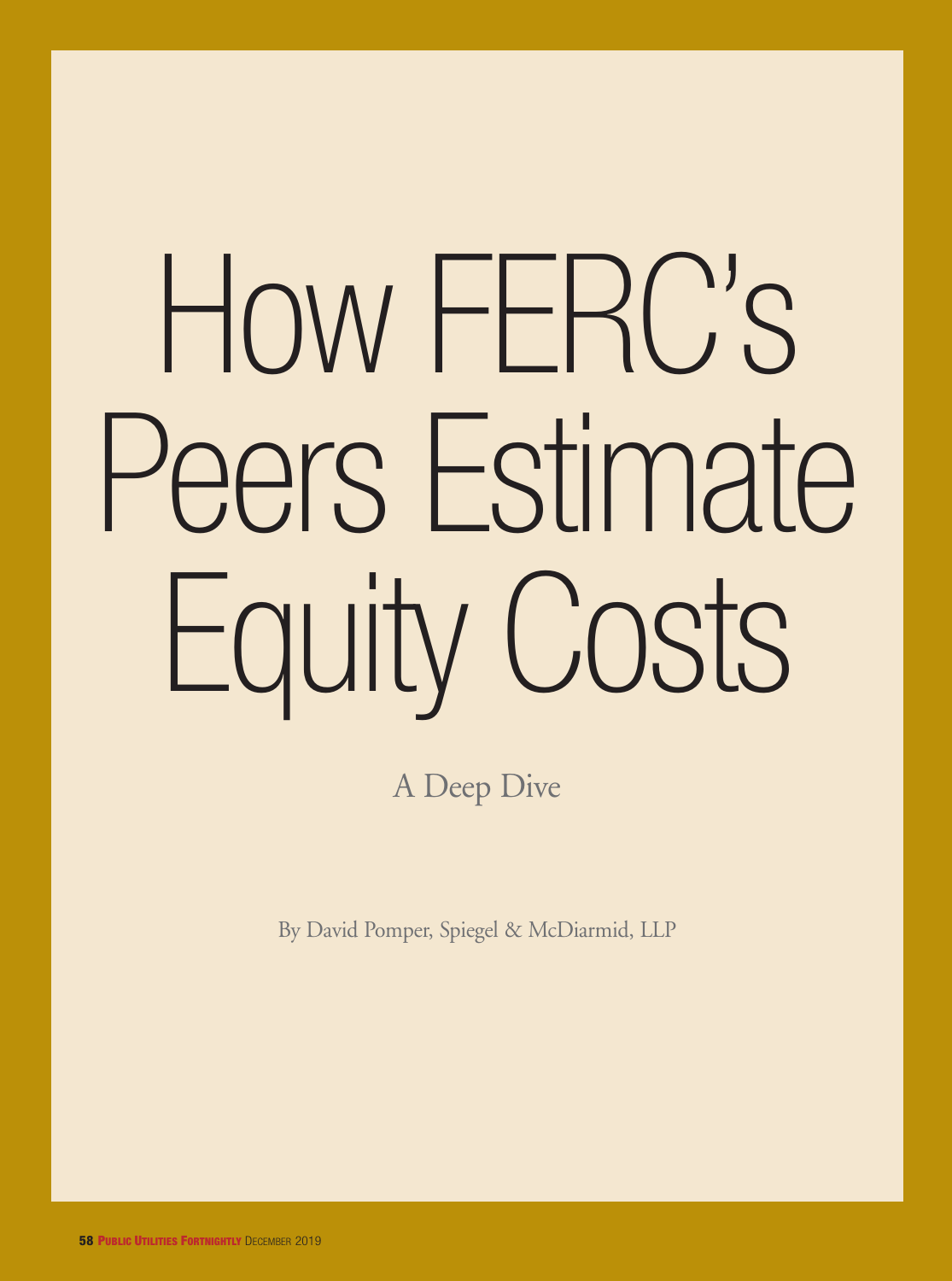

hrough a series of orders that began with Martha Coakley, Att'y Gen. of Mass. v. Bangor Hydro-Elec.<br>Co., 165 FERC ¶ 61,030, 2018 and cited here as Coakley, FERC has proposed a new approach to<br>estimating the cost of equity Co., 165 FERC **[** 61,030, 2018 and cited here as Coakley, FERC has proposed a new approach to estimating the cost of equity capital invested in pipelines and electric utilities. As this article goes to press, the proposal remains under consideration.

If adopted, it would dilute FERC's prior sole reliance on the Discounted Cash Flow (DCF) method, as FERC would now also include, with equal weighting, three other methods: The Capital Asset Pricing Model (CAPM), Risk Premium (RP), and Expected Earnings (E/B).

Broadly speaking, DCF finds the discount rate that matches present stock prices to the present value of the expected stream of present and future dividends.

CAPM centers on the return from an economy-wide equity portfolio – the equity market return. The method takes the part of that equity market return that exceeds a risk-free, treasury-type yield, and multiplies it by an individual stock's beta, meaning its risk, i.e., volatility, relative to the portfolio.

RP infers the relationship between past allowed ROEs and the contemporaneous bond yields, and then extends that relationship to current bond yields.

E/B divides an entity's actual or forecast accounting earnings by that entity's contemporaneous equity book value.

As support for using multiple methods, FERC has repeatedly asserted that other federal agencies rely on multiple methods, citing the Federal Communications Commission (FCC), Federal Reserve (Fed), and Surface Transportation Board (STB). While FERC is wise to consider how its sister federal agencies estimate the cost of equity, a review of those agencies' estimation methods spotlights fatal flaws in FERC's proposed new approach.

Summarized below are the equity cost estimation methods used by FCC, Fed, and STB; by four other federal agencies, including the Department of Energy, in which FERC is housed; by utility regulators in other nations; and by state regulators.

### **Federal Communications Commission**

FCC combines two methods: DCF and CAPM. FCC Wireline Competition Bureau Staff Report, Prescribing The Authorized Rate of Return: Analysis of Methods for Establishing Just and Reasonable Rates for Local Exchange Carriers, WC Docket No. 10-90, DA 13-1111, May 16, 2013; In re. Connect Am. Fund, 28 FCC Rcd. 7123, 7147, 2013; later order, In re. Connect Am. Fund, 81 Fed. Reg. 24282, Apr. 25, 2016.

While FCC's DCF method is not directly comparable to anything advanced at FERC, the FCC's version of CAPM is

**David E. Pomper**, a partner at Spiegel & McDiarmid, LLP, has practiced energy law for almost three decades. He chiefly represents ratepayer constituencies – transmission-dependent utilities, state commissions, and official consumer advocates. He presented oral argument to the D.C. Circuit, and secured remands, in two of the leading FERC electric transmission ROE cases of recent years: Emera Maine v. FERC (concerning ROEs in New England) and Ky. PSC v. FERC (concerning ROEs in the Midwest, now Midcontinent, ISO.)

While FERC is wise to consider how its sister federal agencies estimate the cost of equity, a review of those agencies' estimation methods spotlights fatal flaws in FERC's proposed new approach.

illuminating. FCC based its equity market return on "the average historical market premium above the 10-year risk free rate for the period 1928-2012 developed by Professor Aswath Damodaran." It estimated the equity m a r k e t r e t u r n a s 2.83%+5.88%=8.71%.

That is far below the equity market return of about twelve percent to fourteen percent commonly proffered to FERC by utility-side witnesses. Those witnesses also apply

upward size adjustments for small proxy firms' CAPM value.

FCC rejects such an adjustment, finding it inapplicable to rate-regulated small firms.

### **Federal Reserve**

Under the Monetary Control Act, the Fed charges banks for certain services, at prices that include the banks' estimated cost of equity. FERC has cited the Fed's 2007 submission to the STB, in which the Fed described both its past methods and the new method that the Fed adopted in 2006. FERC focused on the Fed's practice from 2000 through 2005, which had temporarily involved the use of multiple empirical models.

But as the same submission explained, from 2006 forward, the Fed has relied solely on the CAPM. Board of Governors of the Federal Reserve System, Testimony Before the Surface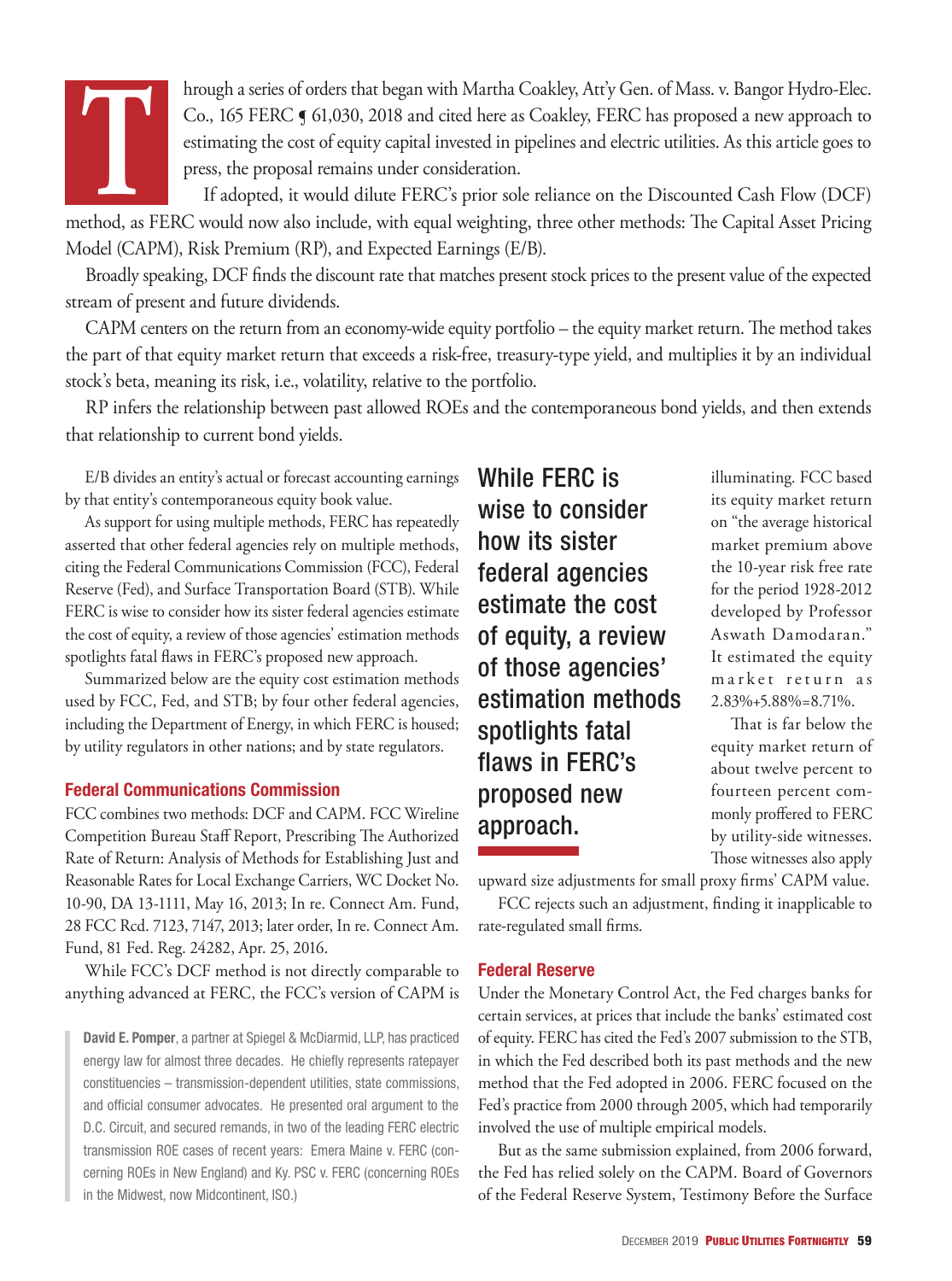Transportation Board, Ex Parte No. 664, Feb. 15, 2007, at 7 ("the weaknesses of the Comparable Accounting Earnings [method are] widely recognized," and that method is "not in line with current practice"); ("Because we strive to use a private sector adjustment factor methodology that is consistent with private-sector practice and that the public can easily replicate, we elected to use the CAPM-only approach to estimate the target return on equity for our priced services for implementation with 2006 pricing").

Like FCC, the Fed's CAPM aligns more with CAPMs presented to FERC by customer-side witnesses than with their utility-side counterparts. The Fed's equity market premium is the rolling forty-year historical average difference between equity market returns and three-month Treasury bill returns.

Also like the FCC, the Fed rejects additional factors such as a size adjustment. Currently, the Fed's CAPM uses an equity market return of 10.33 percent. Board of Governors of the Federal Reserve System, Docket No. OP-1636, 84 Fed. Reg. 1126, n.21, Feb. 1, 2019.



Because the Fed uses a bank beta of 1.0, its CAPM model produces a cost of equity, for banks, that equals this 10.33 percent equity market return: "2.01% + (1.0 \* 8.32%) = 10.33%." If applied to electric utility stocks' typical beta of about 0.75, the Fed model would indicate an equity cost of about 2.01%  $+(0.75 * 8.32\%) = 8.25\%$ .

### **Surface Transportation Board**

STB's approach, which has special relevance to electric utilities because it is used in setting rates for shipping coal by rail, combines two methods – CAPM and DCF. See Use of a Multi-Stage Discounted Cash Flow Model in Determining the Railroad Industry's Cost of Capital, STB Ex Parte No. 664 (Sub-No. 1), 2009 WL 197991, S.T.B. Jan. 23, 2009.

Currently, STB's CAPM uses an equity market return of 9.93 percent, with no size adjustment. Railroad Cost of Capital – 2018, STB Ex Parte No. 558 (Sub-No. 22), S.T.B. Aug. 5, 2019, applying a 3.02 percent risk-free rate derived using twenty-year U.S. Treasury bonds, and an equity market premium of 6.91 percent.

If applied to electric utilities stocks' typical beta of about 0.75, STB's CAPM for 2019 would indicate an equity cost of about  $3.02\% + (0.75 * 6.91\%) = 8.20\%.$  The STB's DCF approach generally resembles FERC's, in that it blends a first-stage growth rate based on analysts' five-year forecasts of earnings per share growth with a final-stage growth rate based on long-term GDP growth. Unlike FERC, however, STB includes a middle stage in which growth is based on a railroad-sector average.

STB also has jurisdiction over certain ocean shipping rates – transferred, by the ICC Termination Act of 1995, from the Federal Maritime Commission (FMC). STB does not actively regulate those rates, because STB views such shipping as workably competitive. See Surface Transportation Board, Notice of Proposed Rulemaking, Water Carrier Tariff Filing Procedures, 83 Fed. Reg. 66229, 66230 n.8, Dec. 26, 2018.

Were the STB to find an instance of market power and

proceed to set a cost-based rate reflecting water carriers' estimated cost of equity, however, the agency might consider the FMC's final estimation policy: Financial Reporting Requirements and Rate of Return Methodology in the Domestic Offshore Trades, Notice of Proposed Rulemaking, 59 Fed. Reg. 16592, Apr. 7, 1994, Final Rule, 60 Fed. Reg. 46047, Sept. 5, 1995.

It discontinued use of any comparable earnings test in determining the reasonableness of a carrier's return on rate base, finding that test "not well grounded in economic theory, primarily because the method is implemented using accounting data rather than market information, and does not accurately reflect the regulated

carrier's cost of common-stock equity capital."

Instead, FMC proposed to rely on a combination of, "DCF, CAPM, and RP [Risk Premium] methods." In finalizing the rule, FMC liberalized carriers' options to choose among those three methods and specify their parameters but adhered to its rejection of E/B ratios.

Other federal agencies that need to estimate private-sector costs of equity (but which FERC has not yet cited) also shed important light on the issues raised by Coakley.

### **Department of Energy**

In promulgating energy efficiency standards, DOE usually considers businesses' cost of equity, as part of assessing whether they will benefit by paying more upfront for equipment that will cost them less for electricity purchased over time.

For example, DOE recently prescribed energy conservation standards for walk-in coolers and freezers. Energy Conservation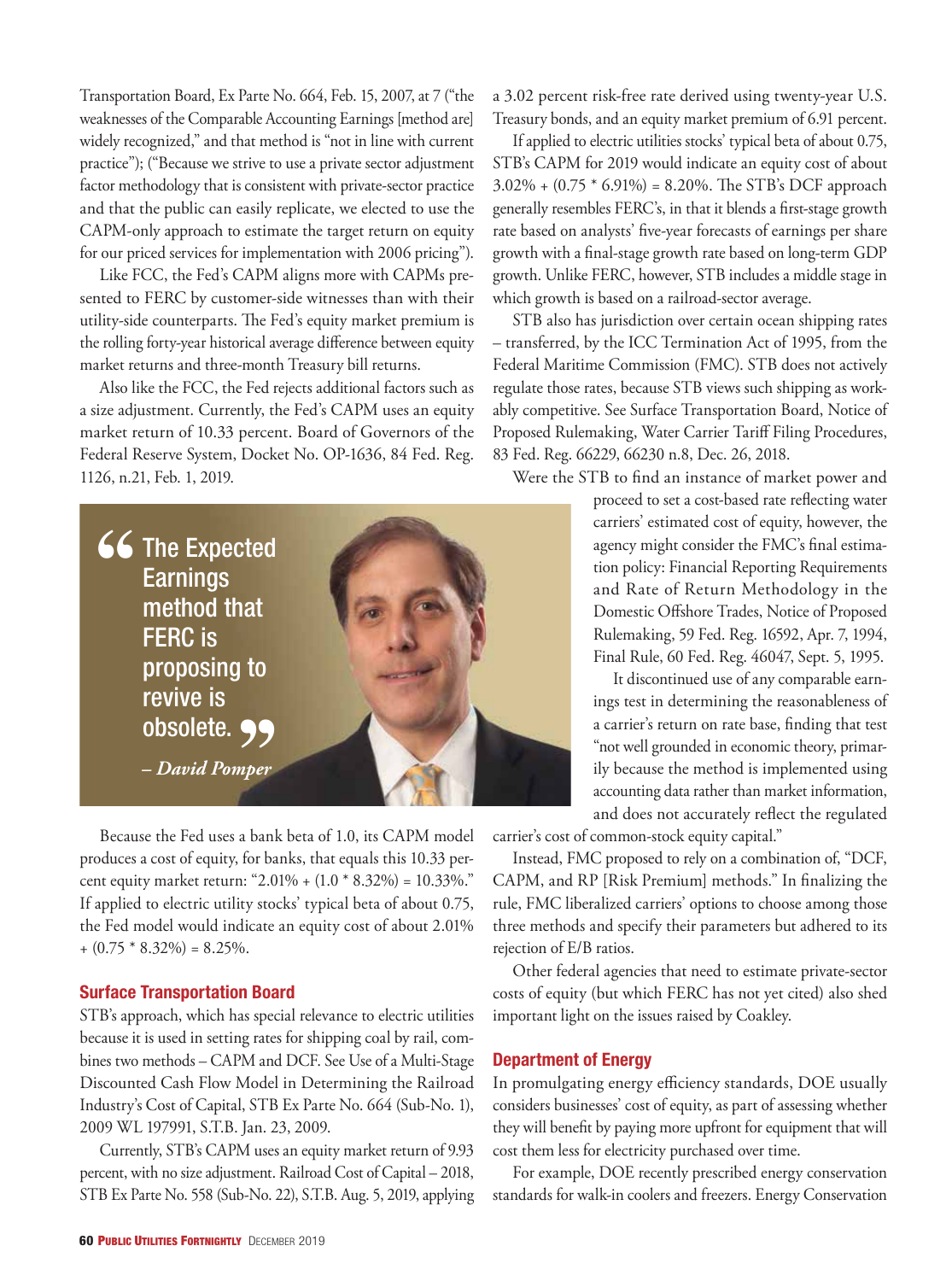Program: Energy Conservation Standards for Walk-In Cooler and Freezer Refrigeration Systems, 82 Fed. Reg. 31808, July 10, 2017.

Following its usual approach, DOE relied on a CAPM model alone to evaluate the cost of the equity that grocers, restaurants, and other affected businesses would have to invest in moreefficient equipment. See Technical Support Document, December 2016, Chapter 8.

For its CAPM equity market return, DOE looked to the Federal Reserve approach summarized above, applied to data from Damodaran Online. DOE thereby found rolling fortyyear historical averages of equity market returns for 1964-2004 through 1973-2013 that averaged 10.3 percent. For the general population of affected businesses, including those comparable in size to electric utilities, DOE did not apply a size adjustment.

### **Environmental Protection Agency**

The integrated planning model that EPA uses to predict the impact of emissions regulations includes an estimate of the cost of equity that utilities invest in electric generation plants.

In EPA's most recent – November 2018 – iteration of this model, regulated utilities' estimated equity cost is 7.2 percent, based on a CAPM-only model in which the equity market return is 9.75 percent and the equity market risk premium (above a 3.45 percent risk-free rate derived using twenty-year U.S. Treasury bonds) is 6.3 percent. This market premium is taken directly from Damodaran Online. EPA also corroborates its equity market return by reference to the 9.5 percent used by Duff and Phelps.

Unlike the FCC, Fed, STB, and DOE, EPA includes a size adjustment of forty-six basis points. More than offsetting this adjustment, however, EPA also applies another difference from those agencies' approaches, with the effect of substantially reducing the CAPM ROE found for electric utilities. EPA uses actual, observed Betas to estimate the risk of utility stocks relative to a broad equity portfolio – it does not apply the Blume adjustment that moves betas toward 1.0, thereby raising the lower Betas typically observed for electric utilities.

EPA's most recent beta for utilities is 0.53, rather than the 0.75 or so typically seen after that adjustment.

### **Transportation Command, Department of Defense**

Following the 1948-49 Berlin Airlift, the military organized and contracted with the Civil Reserve Air Fleet, under which commercial aviation supplements military airlift capability when needed and receives financial compensation that includes the cost of equity.

USTRANSCOMM negotiates the compensation formula, which by regulation is based on the CAPM method: it "considers RFR [Risk Free Rate], weighted betas, annualized equity risk premium and a future expected return premium." Ratemaking Procedures for Civil Reserve Air Fleet Contracts, Final Rule, 80 Fed. Reg. 30355, 30359, May 28, 2015; 32 C.F.R. § 243.4(e)  $(1)(i)(B)$ .

### **Securities & Exchange Commission**

SEC issued rules requiring broker-dealers to hold increased reserves, in order to protect consumers in the event of a default. To evaluate the economic impact of that requirement, SEC estimated the cost to broker-dealers of the additional equity they would need to maintain. It used a CAPM-only model, with "a risk-free rate of 2.5% and an equity risk premium of 7.8%."

This survey should be usefully considered alongside summaries of the equity cost estimation methods used by other nations' utility regulators, by state regulators, and by academic and financial market practitioners.

Financial Responsibility Rules for Broker-Dealers, 78 Fed. Reg. 51824, 51187, n.795, Aug. 21, 2013.

Thus, SEC's equity market return was 2.5%+7.8%=10.3%. SEC did not apply a size adjustment. See also Self-Regulatory Organizations; The Options Clearing Corporation; Order Disapproving Proposed Rule Change Concerning The Options Clearing Corporation's Capital Plan, 84 Fed. Reg. 5157, 5170, Feb. 20, 2019, rejecting a "risk premium associated with small stocks".

While the foregoing survey presents only principal, recent examples of each agency's approach to estimating equity costs, the survey fairly reflects

the findings of a comprehensive Lexis search for relevant terms of art in all Federal Registers, extending back to 1936.

This survey should be usefully considered alongside summaries of the equity cost estimation methods used by other nations' utility regulators (see Bente Villadsen, Michael J. Vilbert, Dan Harris, A. Lawrence Kolbe, Risk and Return for Regulated Industries 201-225 (Brattle Group/Academic Press 2018) (Brattle RRRI); Dr. J. Randall Woolridge, FERC eLibrary No 20190308-5263, Exhibit CAP-600 at 37-46), by state regulators (see Dr. S. Keith Berry, FERC eLibrary No. 20190822-5107, Exhibits SAM-0027 at 96 and SAM-0050), and by academic and financial market practitioners (see Dr. Bradford Cornell, FERC eLibrary No. 20190626-5146, Exhibit A-1 at 4-6).

## **Conclusion**

In both the federal agency survey and the referenced summaries *(Cont. on page 63)*